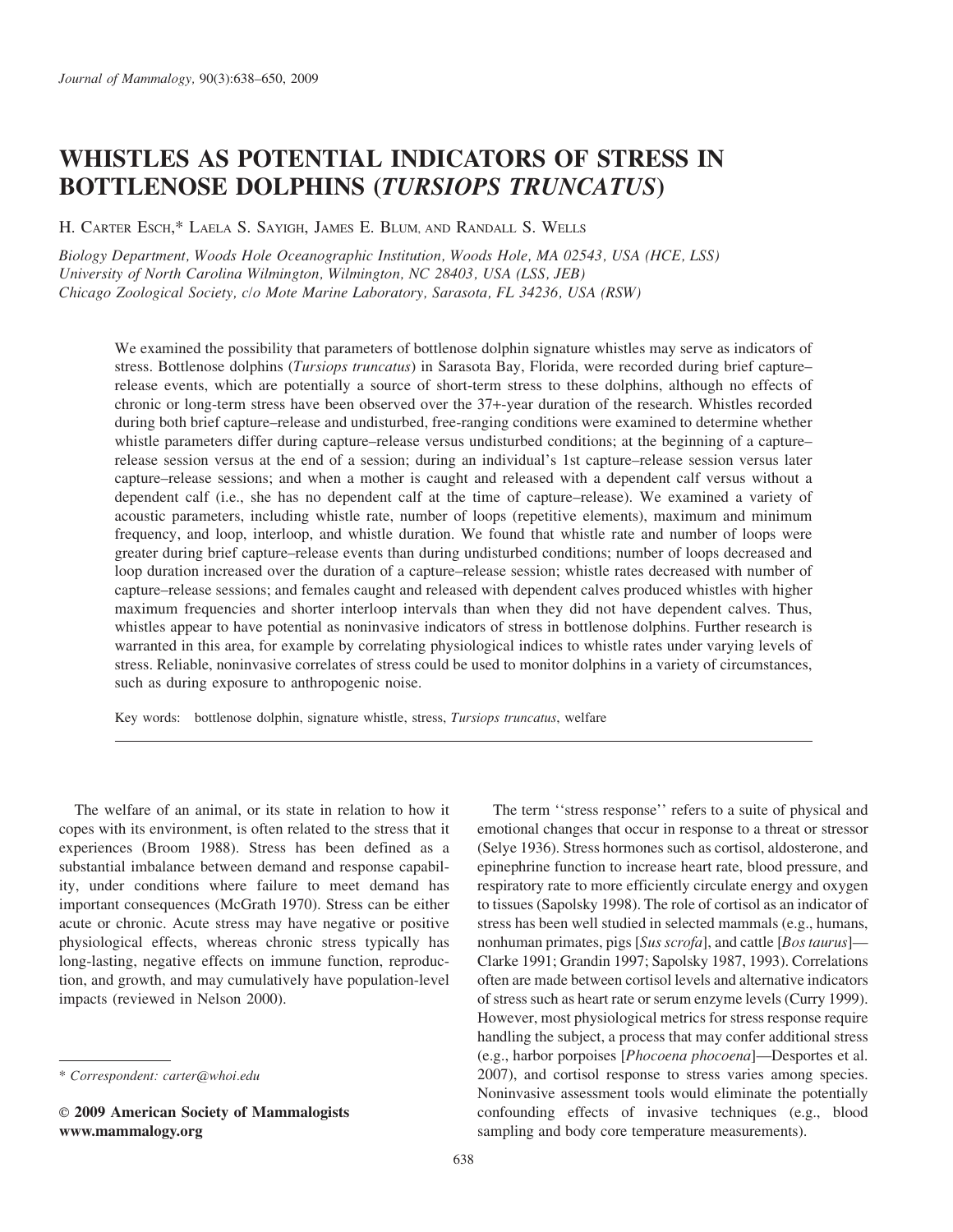Establishing criteria by which to evaluate stress in dolphins was prioritized as a result of a 1997 amendment to the Marine Mammal Protection Act that created the International Dolphin Conservation Program Act (IDCP Act, United States Public Law 105-42). The IDCP Act mandated research aimed at determining how the stress of repeated encirclement and capture–release affects dolphins in the Eastern Tropical Pacific tuna purse-seine fishery. Thus, the National Marine Fisheries Service conducted a comprehensive evaluation of the tools that are currently used to assess stress response in marine mammals (Curry 1999; Pabst et al. 2002; St. Aubin 2002). Although no tool was deemed to be singularly reliable within or among species, the information provided a useful foundation on which to base further development of tools for stress-response assessment.

In bottlenose dolphins, attempts have been made to correlate stress hormones (e.g., cortisol) with behavioral state, but no consistent relationship has emerged (Curry 1999; Frohoff 2004; Ortiz and Worthy 2000; St. Aubin and Dierauf 2001; St. Aubin et al. 1996; Thomson and Geraci 1986; Waples and Gales 2002). Behavioral observations also have been used to assess stress in captive, unrestrained dolphins (e.g., Frohoff 2004; Waples and Gales 2002). Loss of appetite, social instability, and changes in respiratory rate, dive and surfacing patterns, postures, and vocalizations were postulated as short-term responses to stress (Frohoff 2004; Waples and Gales 2002). The current study aimed to assess the potential of using vocal rates or other vocal parameters as a noninvasive means to evaluate acute stress in bottlenose dolphins.

Vocal responses to stress are well documented in some domestic animals (e.g., pigs, cattle, and sheep [Ovis aries]), all of which share a common ancestry with cetaceans (reviewed by Thewissen [1994]). In particular, researchers have proposed that vocal responses to forced isolation could be a distress reaction that is context specific, an attempt to communicate with conspecifics, or both (Watts and Stookey 2000). Weary and Fraser (1995) determined that quantifiable differences existed in rate, intensity, and duration of piglet calls, and that these differences reflected various degrees of need. Watts and Stookey (1999) asserted that contemporary animal welfare research should aim to better understand the correlation (if any) between vocalizations of a distressed animal and its own perceived state of well-being. Vocalizations of a variety of species have been found to vary according to level of inferred stress (e.g., cattle: electric cattle prod [Grandin 1998] and branding [Watts and Stookey 1999]; domestic piglets: castration [Weary and Fraser 1995]; guinea pigs [Cavia porcellus]: isolation [Monticelli et al. 2004]; common marmoset [Callithrix jacchus]: isolation [Newman] and Goedeking 1992]; and beluga whale [Delphinapterus leucus]: isolation [Castellote and Fossa 2006]) and measured response to stressors (e.g., cattle: heart rate [Watts and Stookey 2001]; rhesus macaques [Macaca mulatta]: cortisol [Bercovitch et al. 1995]; and squirrel monkey [Saimiri sciureus]: cortisol [Wiener et al. 1990]). Vocalization parameters that have been found to vary with stress include

vocal rate, intensity, frequency range, maximum frequency, minimum frequency, number of harmonics, and duration. In addition, Rahurkar et al. (2002) determined that 4 particular frequency bands in human speech were highly affected by stress, and could be used to efficiently determine stressed speech in humans.

Lilly (1963) was the 1st to propose that dolphin vocalizations may serve as indicators of stress. In particular, he suggested that dolphins produced a specific ''distress whistle'' to which other dolphins responded by offering aid. However, in a comprehensive study of whistles of more than 100 captive bottlenose dolphins, Caldwell et al. (1990) did not find evidence for distress whistles. Instead, they found that each dolphin produced a stereotyped, individually distinctive whistle, which they called a signature whistle. Caldwell et al. (1990) did find that certain parameters of signature whistles (e.g., number of loops and duration of loops) appeared to be closely related to the level of arousal of an individual dolphin; however, these differences were not consistent across individuals. Similarly, Janik et al. (1994) found that 9 of 14 signature whistle frequency and time parameters differed significantly between isolation and interaction conditions, supporting the existence of both identity- and context-related information in signature whistles. Increased whistle rates produced by captive dolphins during interactive programs may result from stress rather than ''an attempt to communicate with people who are in the water with them," as suggested by Akiyama and Ohta (2007:169).

The overall contour, or pattern of frequency changes over time, of signature whistles tends to be highly stable, despite changes that may occur in other whistle parameters (e.g., duration and maximum or minimum frequency—Caldwell et al. 1990; Janik et al. 1994; Sayigh et al. 1990). This contour stability makes signature whistles, as opposed to highly variable nonsignature whistles, ideal signals for the comparison of whistle features that might vary among contexts. Signature whistles may consist of a single element (or loop), or repeated loops (disconnected, connected, or both) that may be accompanied by an introductory or terminal loop or both (Caldwell et al. 1990; Sayigh et al. 1990, 2007). We evaluated whether whistle rate, loop number, loop and interloop duration, or frequency parameters (maximum or minimum frequency) could serve as potential indicators of acute (or short-term) stress in bottlenose dolphins. If vocal parameters are correlated with stress, they could provide a noninvasive metric for evaluating stress in dolphins.

Whistles recorded during a health-monitoring project in Sarasota Bay, Florida, were used for this study (Scott et al. 1990; Wells 1991, 2003; Wells et al. 2004). This project involves brief capture–release events, in which small groups of dolphins are encircled by a seine net in shallow water  $(< 2$  m deep), and then either held in the water or lifted onto the shaded, padded deck of a boat by stretcher. Onboard, dolphins are given a physical and ultrasonic health exam by experienced marine mammal veterinarians, who also monitor the condition of the animal throughout the procedures. The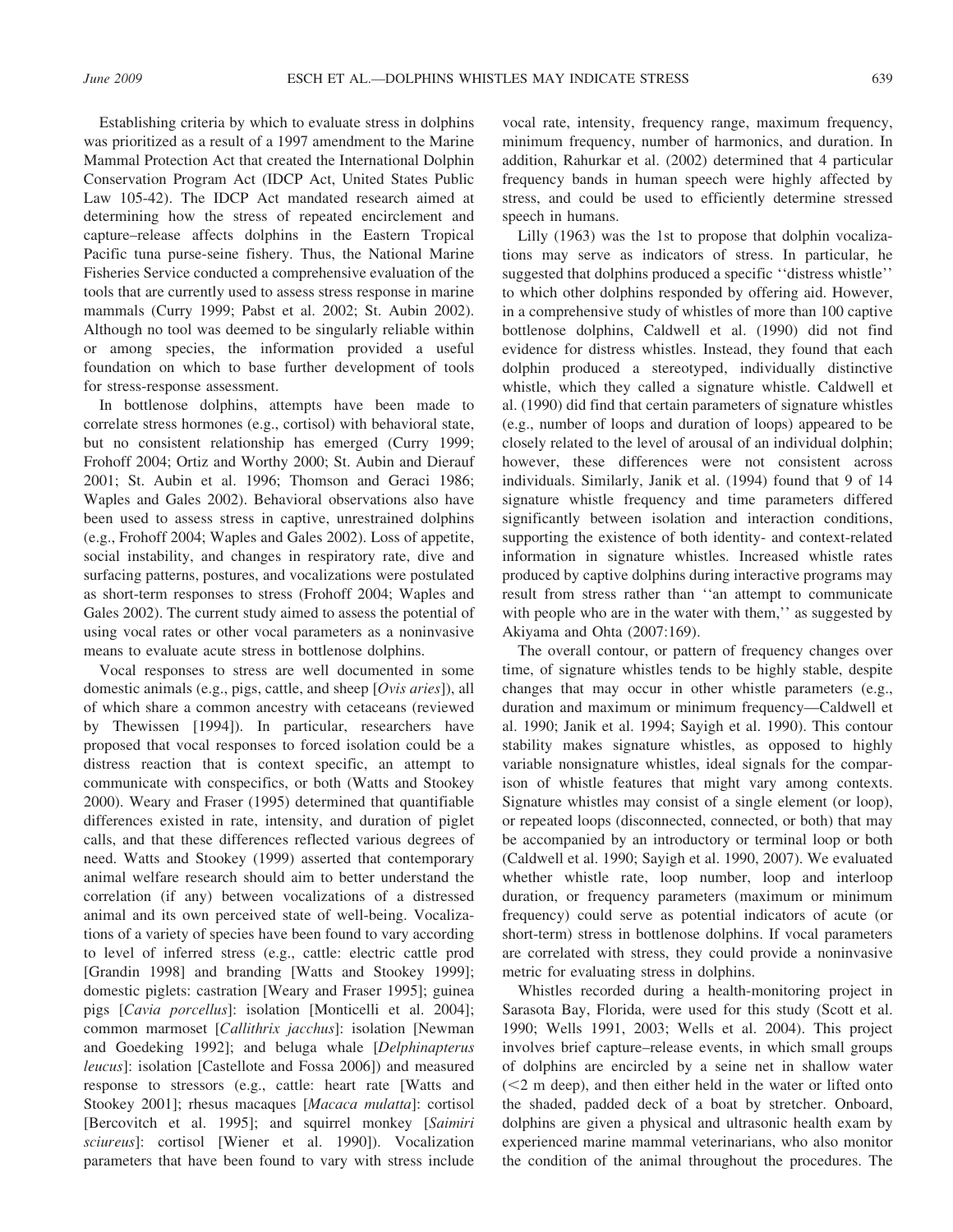dolphins are recorded, measured (lengths, girths, and blubber depth via ultrasound), weighed, sampled, freeze-branded, and photographed. Blood samples are drawn immediately after a dolphin is restrained and sometimes at the end of the exam period. This basic sampling regime has remained relatively unchanged over the 2 decades of the capture–release program for health monitoring (Wells et al. 2004). In addition to the basic sampling regime, additional procedures have been incorporated over the years of the project (e.g., thermoregulatory research and auditory evoked potential measurements). All efforts are made to complete the exam within 1 h.

Since 1998, cortisol values have been determined from blood samples collected during the bottlenose dolphin healthmonitoring project in Sarasota Bay. Although these values are available, they were not used in the current study as a physiological indicator of stress to compare with changes in whistle parameters for multiple reasons. First, many of the recordings included in the current study were collected before cortisol values became available. Second, cortisol values fall within a narrow range for bottlenose dolphins, and fluctuations in these values are often subtle compared to those of other species (St. Aubin and Dierauf 2001). Third, cortisol response to stress in dolphins may not reach its peak until well after the health-monitoring exam is complete (St. Aubin and Dierauf 2001). Both Thompson and Geraci (1986) and St. Aubin et al. (1996) found that cortisol values in captured and handled bottlenose dolphins took at least 1–2 h to elevate significantly. Finally, the infrequently captured and released dolphins of Sarasota Bay did not exhibit a stronger glucocorticoid response to the stress of capture and handling than did frequently handled captive dolphins (Ortiz and Worthy 2000; St. Aubin et al. 1996). Overall, using the degree of cortisol elevation as an absolute measure of the stress a bottlenose dolphin is experiencing is considered unreliable (St. Aubin and Dierauf 2001).

Although there is no evidence that capture–release events have any long-term adverse impacts on members of the Sarasota dolphin community, they are potentially a source of short-term stress to the dolphins. Vocalizations recorded from dolphins of different ages and levels of capture–release experience were used to examine whether whistle parameters (whistle rate, number of loops, loop and interloop duration, and maximum and minimum frequencies) vary systematically in the following conditions: 1) during capture–release versus undisturbed conditions; 2) at the beginning of a capture– release session versus the end of a session; 3) during an individual's 1st capture–release session versus later capture– release sessions; and 4) when a female is caught and released with a dependent calf versus when the same female does not have a dependent calf (e.g., during an intercalf interval). If signature whistle parameters are influenced by stress, then we expect to see a difference between capture–release and undisturbed conditions, as outlined in condition 1. However, it is also likely that habituation (i.e., a decrease in response over time) will occur, both during the duration of a capture– release session, as addressed in condition 2, and over the course of several capture–release sessions, as addressed in condition 3. Because temporary separation from a dependent calf could be stressful to a mother, we also examined whether whistles varied according to whether a mother was with a dependent calf or not, as outlined in condition 4.

# MATERIALS AND METHODS

The bottlenose dolphins of Sarasota Bay are long-term, year-round residents of the bay, spanning as many as 5 generations, and  $>90\%$  are recognizable from dorsal fin features (Scott et al. 1990; Wells 1991, 2003). Shallow, sheltered inshore waters facilitate monitoring the individual residents throughout their lives. As part of the monitoring process, health assessments are performed on occasion, taking advantage of the shallow waters to safely capture, handle, and release the animals (Wells et al. 2004). Capture–release work is conducted under Scientific Research Permits issued by the National Marine Fisheries Service and with Institutional Animal Care and Use Committee approvals, and all methods satisfy the guidelines approved by the American Society of Mammalogists (Gannon et al. 2007). Recordings from brief capture–release events in Sarasota Bay, Florida (Scott et al. 1990; Wells 1991, 2003; Wells et al. 2004), have been collected over a period of 34 years (1975–2008), and many dolphins have been recorded multiple times (maximum  $= 15$ , dolphins have been recorded multiple times (maximum  $= 1.5$ ,  $\bar{X} = 3.3$ ). Most animals are of known age, which is determined primarily from observing multiple generations of dolphins (Wells 2003), or in some cases by examination of tooth growth-layer groups (Hohn 1990; Hohn et al. 1989). Custom-built suction-cup hydrophones were placed directly on the head of each individual, allowing researchers to unequivocally identify the vocalizing dolphin (Tyack 1985). The hydrophones were not calibrated because amplitude values were not being measured. Whistles were recorded onto either Marantz PMD-430 (Marantz, Itasca, Illinois) or Sony TC-D5M stereocassette recorders (approximate frequency response 30–20,000 Hz; Sony Electronics Inc., New York, New York), Panasonic AG-6400 or AG-7400 videocassette recorders (approximate frequency response 20–32,000 Hz; Panasonic Corp. of North America, Secaucus, New Jersey), or a Sound Devices 744-T digital recorder (frequency response 10–48,000 Hz; Sound Devices, LLC, Reedsburg, Wisconsin), at a sampling rate of 96 kHz. The predominant whistle produced by an animal during a capture–release event is defined as its signature whistle. Because most dolphins in Sarasota Bay have been captured and released more than once, signature whistle identifications have been confirmed by reviewing multiple recordings for an individual animal.

Dolphins in Sarasota Bay also have been recorded under undisturbed conditions. Free-swimming, known individuals were recorded during approximately 145 h of boat-based observations during May–August 1994 and May–July 1995 as part of a study on vocal development (Cook et al. 2004). These animals were considered relatively undisturbed despite the presence of the research platform, based on the assumption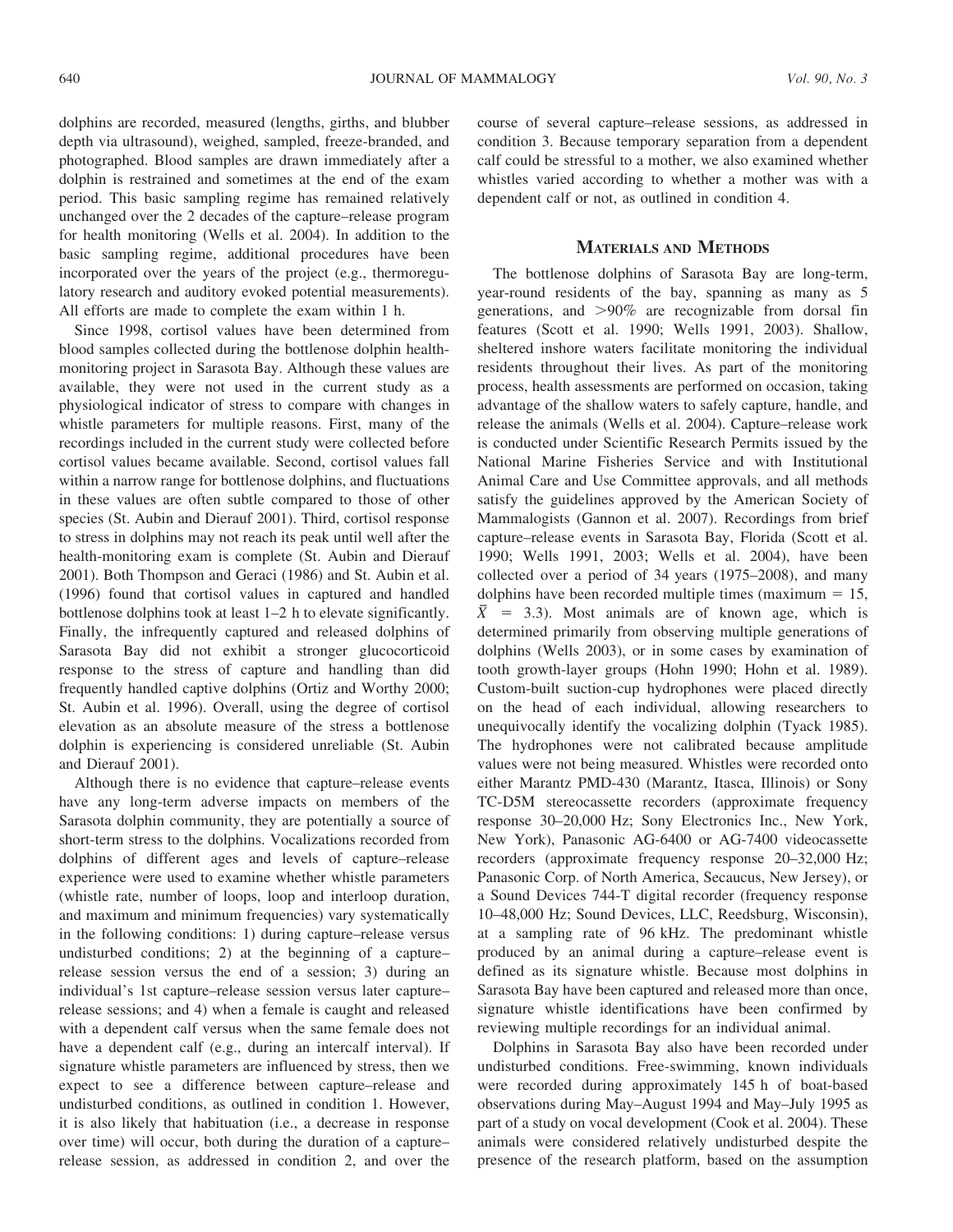that Sarasota Bay dolphins are habituated to the consistently dense boat traffic in Sarasota Bay. Nowacek et al. (2001) determined that dolphins in the Sarasota Bay community are exposed to a vessel passing within 100 m every 6 min during daylight hours, and that dolphins in Sarasota Bay showed no change in interbreath interval (a proxy for disturbance in the study) when a single observation vessel (i.e., a research platform) was present, whereas the presence of multiple nonobservation vessels prompted changes in interbreath interval, heading, and swimming speed. Recordings were collected during observation sessions using a Panasonic AG-6400 hi-fi videocassette recorder (approximate frequency response 20–32,000 Hz; Panasonic Corp. of North America) and 2 weighted hydrophones that were towed while underway. Concurrent visual observations (e.g., group composition, interanimal distance, activity, location, and group size) were made at 5-min intervals. Activities were categorized as milling, traveling, feeding (or probable feeding), resting, and socializing (Cook et al. 2004). If at any point during the recording session animals appeared to be avoiding the boat (e.g., erratic surfacings or high-speed swimming), the observation session was terminated. Localization of the source of whistles was not possible; however, Cook et al. (2004) were able to match whistles of identified individuals to whistles produced by the same individuals during capture–release events. This data set of identified signature whistles produced during undisturbed conditions was used in the current study.

Whistle rates were determined by evaluating the number of signature whistles produced per minute. Using only signature whistles (i.e., no nonsignature or variant whistles) was essential for comparing whistle rates during capture–release and undisturbed conditions, because Cook et al. (2004) were not able to associate nonsignature whistles with a particular individual. Because signature whistles are stereotyped and repeatable, comparisons of signature-whistle parameters among studies are feasible, whereas comparisons of nonsignature whistles would be more difficult. In addition, nonsignature whistles occurred relatively rarely in capture– release recordings. Therefore, only signature whistles were considered for all components of this study.

Recording selection.—For this study, only recordings that began no more than 25 min after net deployment and 10 min after the animal was initially restrained were used. The logistics of a capture–release setting nearly always precluded the deployment of a hydrophone earlier than 10 min after initial restraint. Only continuous (uninterrupted) recordings were used, and the recording length used varied by research question. To evaluate changes in whistle rate during the course of a single capture–release, only continuous recordings of 40 min or longer were used. This was the longest recording time consistently available that provided a sufficient sample size. Recordings used to address the other 3 conditions (i.e., differences in whistle parameters between capture–release and undisturbed conditions, across multiple capture–release sessions for an individual dolphin, and when a mother is captured and released with a dependent calf versus when she does not



FIG. 1.—Example of measurements made for each of 20 whistles (recorded in Sarasota Bay, Florida) for each bottlenose dolphin (Tursiops truncatus). Specific measurements made for each whistle include a) interloop interval, b) loop duration, c) maximum frequency, and d) minimum frequency.

have a dependent calf) ranged from 20 to 30 min in length. Comparisons were made between recordings of equal length (e.g., a whistle rate calculated from a 25-min recording was compared to a whistle rate based on another 25-min recording).

Most recordings were prepared by digitizing the original analog reels (VHS and cassette) using a Sound Devices 744T digital recorder (Sound Devices, LLC; sampling frequency 96 kHz, 24-bit). This process produced digital files (.wav) that were then analyzed using Avisoft-SASLab Pro 3.2 (Raimund Specht, Berlin, Germany) or Signal/RTSD 3.0 (Engineering Design, Belmont, Massachusetts) sound analysis software. Each recording was manually reviewed, and every signature whistle was noted. Whistles were then randomly selected (using a random number table generated in Microsoft Excel [Microsoft Corporation, Redmond, Washington]) for parameter measurements. The number of whistles randomly selected was dependent on the research question being addressed (as described in more detail below). There were several cases in which the number of signature whistles produced was fewer than the number selected for sampling (e.g., only 3 signature whistles were produced during a dolphin's recording period, whereas 10 whistles was the target sample size). In these instances, comparisons of whistle parameters were based on means calculated from unequal sample sizes among dolphins. Measurements of time and frequency were made manually using the cursor functions in each acoustic analysis software system (see Fig. 1 for example).

We have recognized 4 categories of signature whistles (see examples in Fig. 2): 1) loops sometimes connected, sometimes not (perhaps affected by recording conditions), loops may vary in number or contour or both; 2) loops always disconnected, may vary in number or contour or both; 3) loops always connected, may vary in number or contour or both; and 4) no repetitive loop structure. Of the 205 dolphins represented in our database, 159 produced multilooped whistles (categories 1–3, above). For this study, whistles of 34 dolphins were analyzed, of which 30 were multilooped. Loop duration was measured for whistles with single loops (e.g., Fig. 2d; 4 of 34 signature whistles in our sample) and disconnected loops (e.g., Fig. 2b; 20 of 34 whistles). For whistles with multiple connected loops (e.g., Fig. 2c; 10 of 34 whistles), loop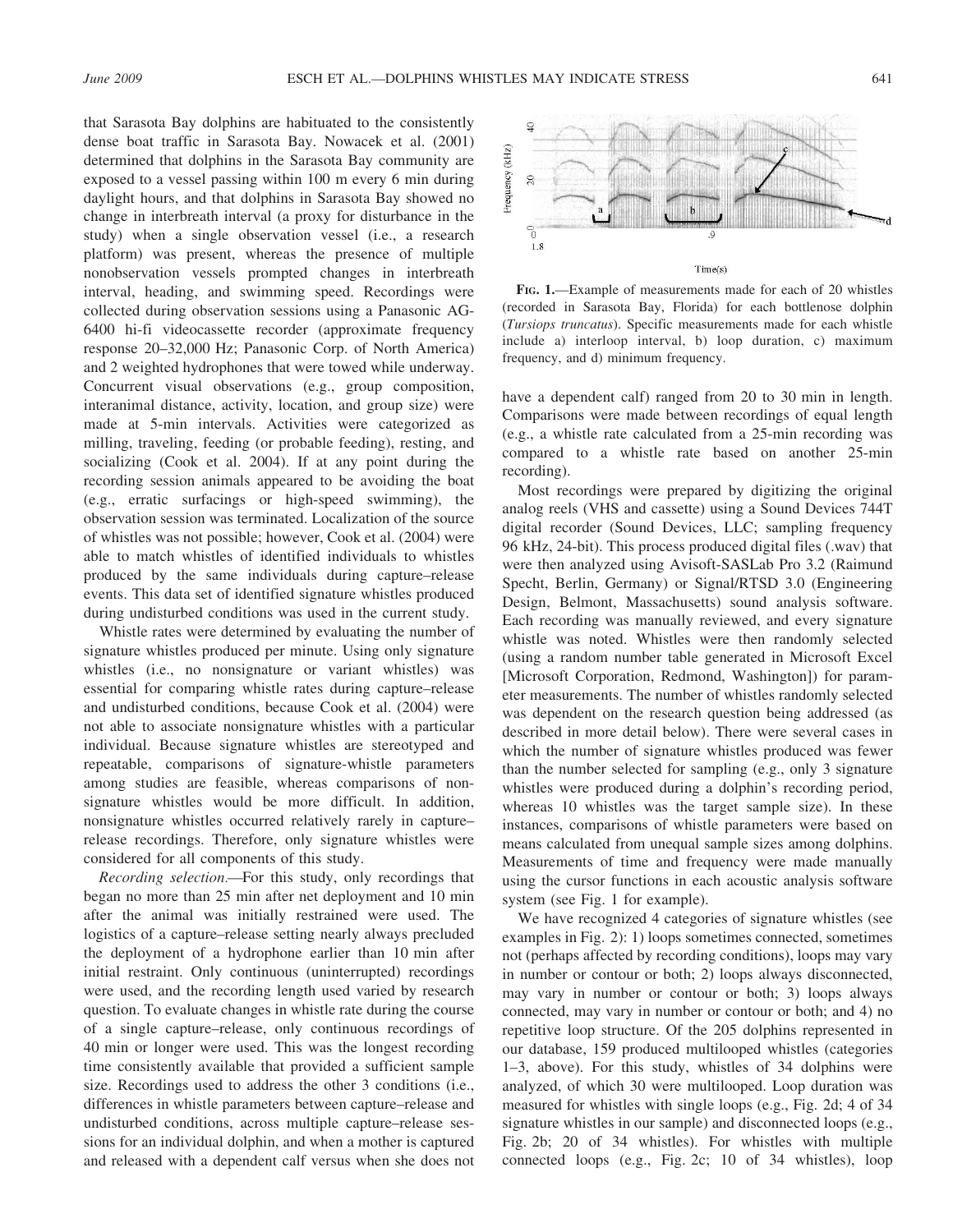

FIG. 2.—Example of each of 4 signature whistle types produced by bottlenose dolphins (Tursiops truncatus) recorded in Sarasota Bay, Florida. a) Loops sometimes connected, sometimes not; b) loops always disconnected; c) loops always connected; and d) no repetitive loops structure.

duration was determined by dividing total whistle duration by the number of loops produced.

Wilcoxon signed-rank tests (JMP IN version 4.0.2; SAS Institute Inc., Belmont, California) were used to test whether whistle rates were higher in one context versus another (e.g., at the beginning versus at the end of a capture–release session) and to assess differences in mean parameter measurements. Significant results were those with  $P < 0.05$ .

In order to investigate potential relationships between whistle rate and age, sex, and capture–release number, gamma values (G), associated 95% confidence intervals, and significance values were calculated. Optimized generalized linear models were developed, in which the natural log of whistle rate (whistles per minute) was modeled as a function of predictors including sex (which was used in all model fits), age, and a linear term for capture–release number. The best model from a set of all reasonable combinations of the predictor set was chosen. All of the recordings used in this study (total dolphins  $= 34$ ; total recordings  $= 78$ ) were included in these additional analyses.

Methods specific to each of the 4 conditions outlined in the introduction are described separately below.

Do whistle parameters differ between capture–release and undisturbed conditions?—A total of 20 recordings (2 from each of 10 dolphins, 7 males and 3 females) was analyzed. For each of the 10 dolphins, a recording made in undisturbed conditions and a recording from a 1st-time capture–release session were selected. The sample size was limited by the number of animals whose vocalizations were positively identified during undisturbed observations by Cook et al. (2004) and for whom there were recordings of sufficient length and quality. Whistle rates under undisturbed conditions were calculated from the 30 min following the 1st identification of an animal's signature whistle during a recording session. Whistle rates during capture–release were based on the first 30 min of an animal's 1st recording session. Twenty whistles were randomly selected from each recording and were subjected to the measurements outlined above. When 20 whistles were not available, means were based on the number of whistles produced. Of the 10 dolphins included in these analyses, 4 produced whistles with multiple connected loops and 6 produced multiple disconnected loops.

Most dolphins were younger when recorded during 1st capture–release than under undisturbed conditions. To address the potentially confounding effects of age on whistle rate, a regression analysis of age versus whistle rate for 1st capture– release was performed  $(n = 27)$ , and used to predict whistle rate by sex during 1st capture–release at the age of each dolphin when it was recorded under undisturbed conditions. The same analysis was conducted for dolphins recorded during undisturbed conditions, to determine if whistle rates varied with age for free-swimming dolphins.

Do whistle parameters vary between the beginning and end of a capture–release session?—A total of 20 recordings (1 from each of 20 dolphins, 9 males and 11 females) was analyzed, with a minimum uninterrupted recording length of anaryzed, with a minimum uninterrupted recording length of 40 min for each (range =  $40-136$  min,  $\bar{X} = 64$  min). Whistle rates during the first 10 min of a session were compared to whistle rates during the last 10 min of a session. Ten whistles were randomly selected from each time period for parameter measurements. Of the 20 dolphins included in these analyses, 2 produced whistles with a single loop, 7 produced multiple connected loops, and 11 produced multiple disconnected loops.

Do whistle parameters vary between an individual's 1st capture–release session and later capture–release sessions?— A total of 36 recordings (3 from each of 12 dolphins, 5 males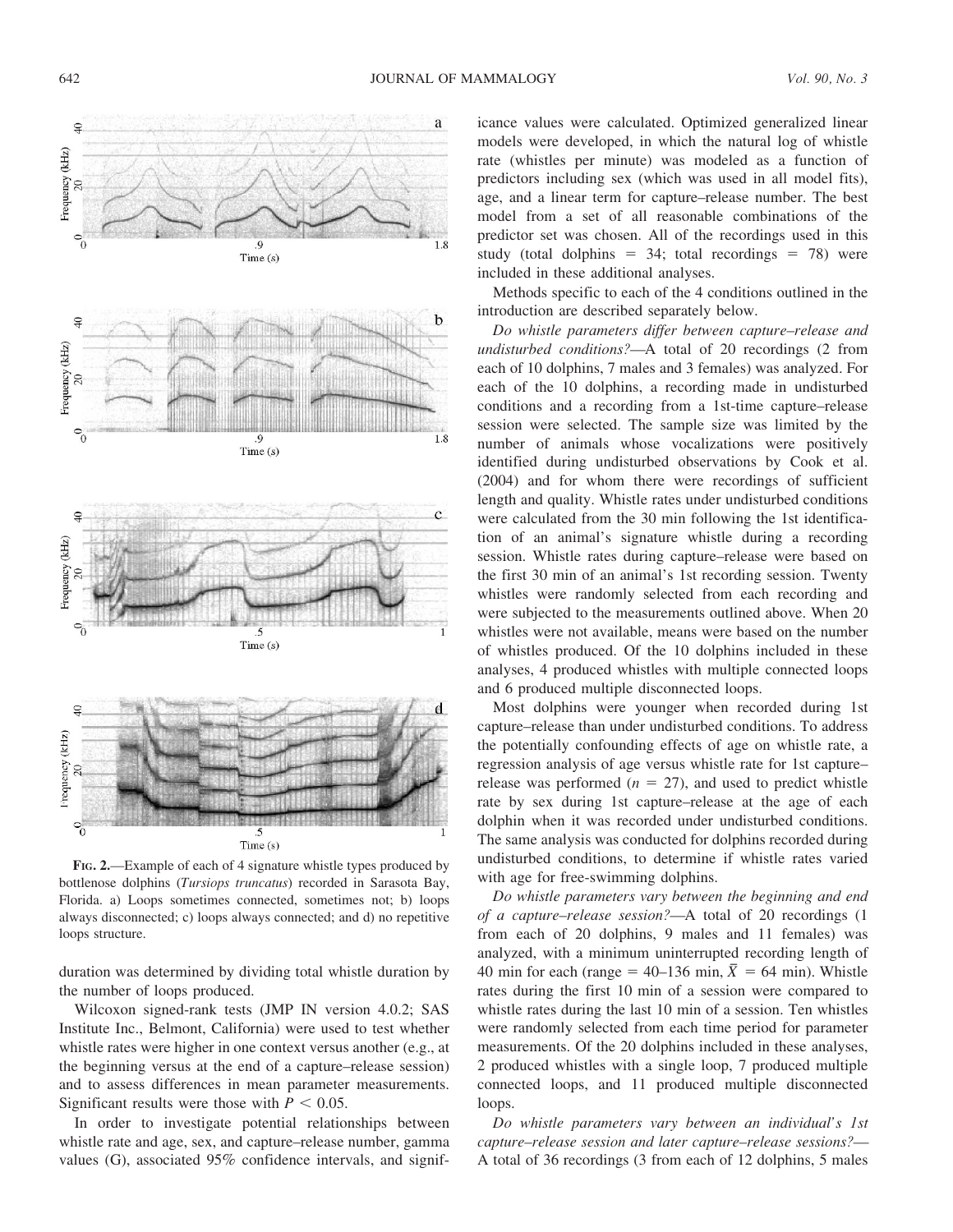and 7 females) was used. Dolphins were included in this portion of the study if they had been recorded at least 5 times (49 of 205 dolphins in the recording library). Of the 49 dolphins that met this criterion, the individuals selected for this portion of the study had recordings of sufficient length  $(\text{minimum} = 20 \text{ min})$ , quality (uninterrupted), and timing (initiated no more than 10 min after restraint). Recordings from the 1st, 3rd, and 5th capture–release session were selected for each dolphin. In 3 cases (FB33, FB51, and FB163), a sufficiently long recording was not available for 1 capture–release session, and an alternate was used (e.g., 1st, 4th, and 5th). Recordings ranged from 20 to 30 min in duration. In 7 cases the 1st recording was obtained when the subject was a juvenile  $(< 6$  years old for females and  $\leq$ 10 years old for males—Wells and Scott 1999), and in 5 cases the 1st recording was obtained when the subject was an adult. Thus, we were able to compare changes in whistle rate with capture–release experience between adults and juveniles.

Whistle rates were calculated for each recording and compared among the 3 capture–release sessions for each animal. Twenty whistles were randomly selected from each recording for measurements. Of the 12 dolphins included in these analyses, 2 produced whistles with a single loop, 2 produced multiple connected loops, and 8 produced multiple disconnected loops.

Do whistle parameters differ when a female is caught and released with a dependent calf versus when the same female does not have a dependent calf?—Recordings from capture– release sessions for 8 individual females, when both with and without dependent calves, were analyzed. Recordings ranged from 20 to 30 min in duration. Whistle rates were calculated for each recording. Twenty whistles were randomly selected from each recording for parameter measurements. Of the 8 dolphins included in these analyses, 2 produced whistles with multiple connected loops, and 6 produced multiple disconnected loops.

# **RESULTS**

Do whistle parameters differ between capture–release and undisturbed conditions?—Whistle rate and number of loops were both significantly higher during capture–release than during undisturbed conditions (whistle rate:  $W = -27.5$ , d.f.  $= 9, P = 0.001$ ; number of loops:  $W = -16.5, d.f. = 9, P = 16$ 0.05; Table 1). Predicted whistle rates were still significantly higher during 1st-time capture–release than during undisturbed conditions based on the regression analysis used to correct for potential age effects ( $W = -55$ ,  $d.f. = 9$ ,  $P =$ 0.005; Table 1). No relationship was detected between age and whistle rate for dolphins recorded under undisturbed conditions ( $n = 10$ ,  $R^2 = 0.04$ ). No significant differences were found for loop or interloop duration, or maximum and minimum frequency.

Do whistle parameters vary between the beginning and end of a capture–release session?—For multilooped whistles, the number of loops produced in the first 10 min was significantly

|               |                | Predicted whistle<br>Whistle rate |                     |           |
|---------------|----------------|-----------------------------------|---------------------|-----------|
| Dolphin       | Age (years)    | (whistles/min)                    | rate (whistles/min) | No. loops |
| FB2(M)        |                |                                   |                     |           |
| U             | $\overline{4}$ | 0.27                              |                     | 1.8(0.8)  |
| $\mathcal{C}$ | 1              | 21.93                             | 10.22               | 1.9(0.6)  |
| FB6 (M)       |                |                                   |                     |           |
| U             | 10             | 0.1                               |                     | 2.3(0.6)  |
| $\mathcal{C}$ | $\mathbf{1}$   | 10.37                             | 2.02                | 3.4(0.9)  |
| FB7(F)        |                |                                   |                     |           |
| U             | 10             | 0.4                               |                     | 1.9(0.4)  |
| $\mathcal{C}$ | 1              | 19.93                             | 15.47               | 3.4(0.9)  |
| FB9(F)        |                |                                   |                     |           |
| U             | 10             | 1.1                               |                     | 3.1(0.4)  |
| $\mathcal{C}$ | $\mathbf{1}$   | 16.43                             | 15.45               | 2.1(0.3)  |
| FB10 (M)      |                |                                   |                     |           |
| U             | 13             | 0.33                              |                     | 1.5(0.7)  |
| $\mathcal{C}$ | $\overline{4}$ | 8.23                              | 1.01                | 3.4(0.7)  |
| FB20 (M)      |                |                                   |                     |           |
| U             | 5              | 0.17                              |                     | 3.2(2.2)  |
| $\mathcal{C}$ | $\overline{c}$ | 6.03                              | 8.99                | 2.3(1.4)  |
| FB92 (M)      |                |                                   |                     |           |
| U             | 7              | 0.07                              |                     | 2.5(0.7)  |
| $\mathcal{C}$ | 1              | 16.63                             | 6.36                | 2.9(0.6)  |
| FB122 (M)     |                |                                   |                     |           |
| U             | 3              | 0.57                              |                     | 2.5(1.2)  |
| $\mathcal{C}$ | $\overline{c}$ | 21.4                              | 11.62               | 2.4(0.5)  |
| FB131 (M)     |                |                                   |                     |           |
| U             | 6              | 0.07                              |                     | 1(0)      |
| $\mathsf{C}$  | 3              | 10.3                              | 7.68                | 2.7(0.5)  |
| FB182 (M)     |                |                                   |                     |           |
| U             | 7              | 0.07                              |                     | 2(0)      |
| $\mathcal{C}$ | $\overline{4}$ | 12.13                             | 6.36                | 3.8(1.3)  |

higher than in the last 10 min of a capture–release session (W  $= -37.0$ ,  $df = 17$ ,  $P = 0.04$ ; Table 2). When all whistles were considered (multiple connected and disconnected loops and single-loop whistles), loop duration was significantly shorter during the first 10 min of a session than during the last 10 min of a session (W =  $-0.54$ , d.f. = 19, P = 0.01; Table 2). Whistle rate and interloop interval tended to decrease from the first 10 min to the last 10 min of a capture–release session, although these differences were not significant at a 0.05 level (whistle rate:  $W = -40.5$ ,  $d.f. = 19$ ,  $P = 0.06$ ; Table 2; interloop interval:  $W = -11.0$ ,  $d.f. = 10$ , P  $= 0.08$ ). There were no significant differences in maximum or minimum frequency.

Do whistle parameters vary between an individual's 1st capture–release session and later capture–release sessions?— Whistle rate was significantly higher during an individual's 1st capture–release session than its 5th session ( $W = 50$ ,  $d.f. =$ 11,  $P = 0.02$ ; Table 3). This significant decrease was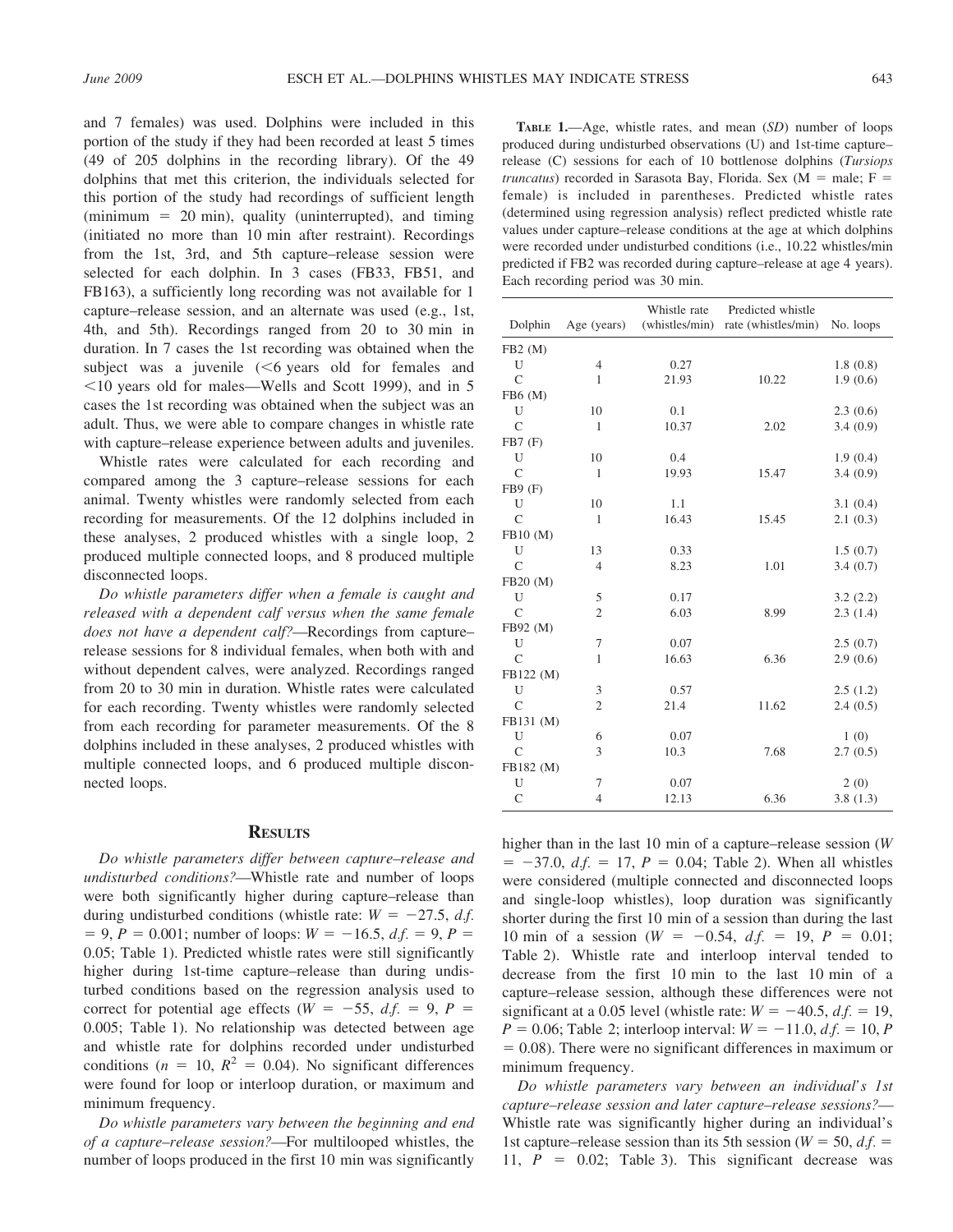TABLE 2.—Contextual information, whistle rates, mean (SD) number of loops produced, and mean (SD) loop durations for the first 10 min and the last 10 min of a single capture–release recording for each of 20 bottlenose dolphins (Tursiops truncatus) recorded in Sarasota Bay, Florida. Sex  $(F = female; M = male)$  is included in parentheses.

|            |                |              |                                   | Whistle rate |       |                                               | First          |
|------------|----------------|--------------|-----------------------------------|--------------|-------|-----------------------------------------------|----------------|
| Dolphin    | Age<br>(years) | no.          | Capture Recording<br>length (min) | min)         | loops | (whistles/ Mean no. Mean loop<br>duration (s) | Last           |
| $FB3$ (F)  | 5              | 3            | 50                                |              |       |                                               |                |
| First      |                |              |                                   | 9.3          |       | $5.0(1.7)$ 0.44 (0.03)                        | TABLE $3-$     |
| Last       |                |              |                                   | 8.2          |       | $5.0(1.1)$ 0.45 $(0.02)$                      | recording ses  |
| FB11 (F)   | 2.5            | 3            | 40                                |              |       |                                               | truncatus) rec |
| First      |                |              |                                   | 13           |       | $3.5(1.9)$ 0.32 $(0.04)$                      | female) is inc |
| Last       |                |              |                                   | 17.2         |       | $2.3(0.5)$ 0.33 $(0.03)$                      |                |
| $FB15$ (F) | 41             | 5            | 65                                |              |       |                                               |                |
| First      |                |              |                                   | 9.2          |       | $2.3(0.7)$ 0.32 (0.06)                        | Dolphin        |
| Last       |                |              |                                   | 1.6          |       | 1.2(0.4)0.30(0.04)                            | $FB6$ (M)      |
| FB24 (M)   | 2              | $\mathbf{1}$ | 41                                |              |       |                                               | 1st            |
| First      |                |              |                                   | 1.9          | 1(0)  | 0.94(0.13)                                    | 3rd            |
| Last       |                |              |                                   | 6.4          | 1(0)  | 0.93(0.11)                                    | 5th            |
| $FB25$ (F) | 11             | 7            | 42                                |              |       |                                               | FB7(F)         |
| First      |                |              |                                   | 13.2         |       | 1.8(0.4)0.51(0.07)                            | 1st            |
| Last       |                |              |                                   | 7            | 2(0)  | 0.57(0.09)                                    | 3rd            |
| FB35 (F)   | 33             | 3            | 60                                |              |       |                                               | 5th            |
| First      |                |              |                                   | 5.4          | 1(0)  | 0.87(0.23)                                    | FB9(F)         |
| Last       |                |              |                                   | 5.8          | 1(0)  | 0.98(0.21)                                    | 1st            |
| FB38 (M)   | 20             | 8            | 71                                |              |       |                                               | 3rd            |
| First      |                |              |                                   | 2.6          |       | 3.0(0.8) 0.24(0.02)                           | 5th            |
| Last       |                |              |                                   | 4.3          |       | $2.2(0.6)$ 0.28 $(0.10)$                      | FB11(F)        |
| FB48 (M)   | 29             | 3            | 125                               |              |       |                                               | 1st            |
| First      |                |              |                                   | 3.5          |       | $3.7(1.3)$ 0.19 $(0.07)$                      | 3rd            |
| Last       |                |              |                                   | 1.1          |       | 3.8(0.4)0.21(0.06)                            | 5th            |
| FB54 (F)   | 24             | 9            | 84                                |              |       |                                               | FB32 (M)       |
| First      |                |              |                                   | 1.8          |       | $3.3(1.4)$ 0.41 $(0.06)$                      | 1st            |
| Last       |                |              |                                   | 6.5          |       | 2.1(0.6) 0.39(0.07)                           | 3rd            |
| FB55 (F)   | 16             | 12           | 48                                |              |       |                                               | 5th            |
| First      |                |              |                                   | 4.1          |       | $2.2(0.6)$ 0.38 $(0.05)$                      | FB33 (F)       |
| Last       |                |              |                                   | 3.7          |       | $2.5(0.5)$ 0.44 $(0.06)$                      | 1st            |
| FB67 (F)   | 21             | 4            | 40                                |              |       |                                               | 4th            |
| First      |                |              |                                   | 11.5         |       | $4.0(0.7)$ $0.53(0.02)$                       | 5th            |
| Last       |                |              |                                   | 5.9          |       | $3.1(0.8)$ $0.58(0.07)$                       | FB36 (M)       |
| FB71 (F)   | 29             | 8            | 50                                |              |       |                                               | 1st            |
| First      |                |              |                                   | 18.2         |       | 3.1(0.3) 0.24(0.02)                           | 3rd            |
| Last       |                |              |                                   | 3.3          | 3(0)  | 0.25(0.02)                                    | 5th            |
| FB84 (F)   | 32             | 6            | 68                                |              |       |                                               | FB38 (M)       |
| First      |                |              |                                   | 0.8          | 3(0)  | 0.34(0.09)                                    | 1st            |
| Last       |                |              |                                   | 1.7          |       | $2.3(0.9)$ 0.33 $(0.06)$                      | 3rd            |
| FB92 (M)   | 1              | 1            | 40                                |              |       |                                               | 5th            |
| First      |                |              |                                   | 15.8         |       | $2.9(0.6)$ 0.28 $(0.05)$                      | FB51 (F)       |
| Last       |                |              |                                   | 15.6         |       | 2.6(0.7) 0.31(0.03)                           | 1st            |
| FB101 (F)  | 10             | 3            | 77                                |              |       |                                               | 4th            |
| First      |                |              |                                   | 12.5         |       | $2.1(0.7)$ 0.27 $(0.06)$                      | 7th            |
| Last       |                |              |                                   | 2.7          |       | $2.6(0.8)$ 0.36 $(0.07)$                      | FB79 (F)       |
| FB118 (M)  | 2              | $\mathbf{1}$ | 136                               |              |       |                                               | 1st            |
| First      |                |              |                                   | 11.8         |       | $1.9(0.8)$ 0.47 $(0.07)$                      | 3rd            |
| Last       |                |              |                                   | 4.2          |       | 2.8(1.0) 0.42(0.03)                           | 5th            |
| FB122 (M)  | 2              | $\mathbf{1}$ | 103                               |              |       |                                               | FB118 (M)      |
| First      |                |              |                                   | 17.6         |       | $2.6(0.5)$ 0.38 $(0.04)$                      | 1st            |
| Last       |                |              |                                   | 20.5         |       | $1.9(0.3)$ 0.43 $(0.09)$                      | 3rd            |
| FB140 (M)  | 7              | $\mathbf{1}$ | 40                                |              |       |                                               | 5th            |
| First      |                |              |                                   | 15.5         |       | $4.9(1.5)$ 0.37 (0.08)                        | FB163 (F)      |
| Last       |                |              |                                   | 4.7          |       | $4.9(1.9)$ $0.37(0.02)$                       | 1st            |
| FB166 (M)  | 4              | 1            | 42                                |              |       |                                               | 2nd            |
| First      |                |              |                                   | 9            |       | 3(0.7) 0.49(0.06)                             |                |
|            |                |              |                                   |              |       |                                               | 3rd            |

TABLE 2.—Continued.

|                    | Whistle rate |  |                                                                             |      |  |                          |
|--------------------|--------------|--|-----------------------------------------------------------------------------|------|--|--------------------------|
| Dolphin            | Age          |  | Capture Recording (whistles/ Mean no. Mean loop<br>(years) no. length (min) | min) |  | loops duration (s)       |
| Last               |              |  |                                                                             | 5.7  |  | $2.2(0.8)$ 0.47 $(0.07)$ |
| FB186 (M)<br>First | 3            |  | 61                                                                          | 13.3 |  | $1.4(0.5)$ 0.48 $(0.11)$ |
| Last               |              |  |                                                                             | 14.7 |  | $1.5(0.5)$ 0.55 (0.08)   |

-Age, recording length, and whistle rates from 3 ssions for each of 12 bottlenose dolphins (Tursiops truncatus) recorded in Sarasota Bay, Florida. Sex (M = male; F = cluded in parentheses.

| Dolphin   | Age<br>(years) | Recording length<br>(min) | Whistle rate<br>(whistles/min) |
|-----------|----------------|---------------------------|--------------------------------|
| $FB6$ (M) |                |                           |                                |
| 1st       | $\mathbf{1}$   | 30                        | 10.37                          |
| 3rd       | 3              | 30                        | 8.8                            |
| 5th       | 5              | 30                        | 1.93                           |
| FB7(F)    |                |                           |                                |
| 1st       | $\mathbf{1}$   | 30                        | 19.9                           |
| 3rd       | 3              | 30                        | 12.93                          |
| 5th       | 5              | 30                        | 2.93                           |
| FB9 (F)   |                |                           |                                |
| 1st       | $\mathbf{1}$   | 25                        | 16.72                          |
| 3rd       | 3              | 25                        | 8.36                           |
| 5th       | 5              | 25                        | 8.36                           |
| FB11(F)   |                |                           |                                |
| 1st       | $\mathbf{1}$   | 30                        | 10.07                          |
| 3rd       | 2.5            | 30                        | 16.13                          |
| 5th       | 3              | 30                        | 14.93                          |
| FB32 (M)  |                |                           |                                |
| 1st       | $\overline{4}$ | 25                        | 1.56                           |
| 3rd       | 6.5            | 25                        | $\boldsymbol{0}$               |
| 5th       | 7.5            | 25                        | $\overline{0}$                 |
| FB33 (F)  |                |                           |                                |
| 1st       | $\overline{c}$ | 25                        | 23.84                          |
| 4th       | 5              | 25                        | 6.36                           |
| 5th       | 5.5            | 25                        | 6.08                           |
| FB36 (M)  |                |                           |                                |
| 1st       | 12             | 25                        | $\overline{0}$                 |
| 3rd       | 14.5           | 25                        | 0.04                           |
| 5th       | 16             | 25                        | 1.68                           |
| FB38 (M)  |                |                           |                                |
| $1st$     | $10\,$         | 25                        | 1.08                           |
| 3rd       | 12.5           | 25                        | 0.56                           |
| 5th       | 14             | 25                        | 0                              |
| FB51 (F)  |                |                           |                                |
| 1st       | 34             | 20                        | 16.05                          |
| 4th       | 46             | 20                        | 5.6                            |
| 7th       | 47             | 20                        | 8.5                            |
| FB79 (F)  |                |                           |                                |
| 1st       | 6              | 25                        | 23.2                           |
| 3rd       | 8              | 25                        | 13.72                          |
| 5th       | 9.5            | 25                        | 5.4                            |
| FB118 (M) |                |                           |                                |
| 1st       | $\mathfrak{2}$ | 25                        | 18.84                          |
| 3rd       | 7              | 25                        | 0.04                           |
| 5th       | 11             | 25                        | 0.04                           |
| FB163 (F) |                |                           |                                |
| 1st       | 19             | 27                        | 15.52                          |
| 2nd       | 20             | 27                        | 6.26                           |
|           |                |                           |                                |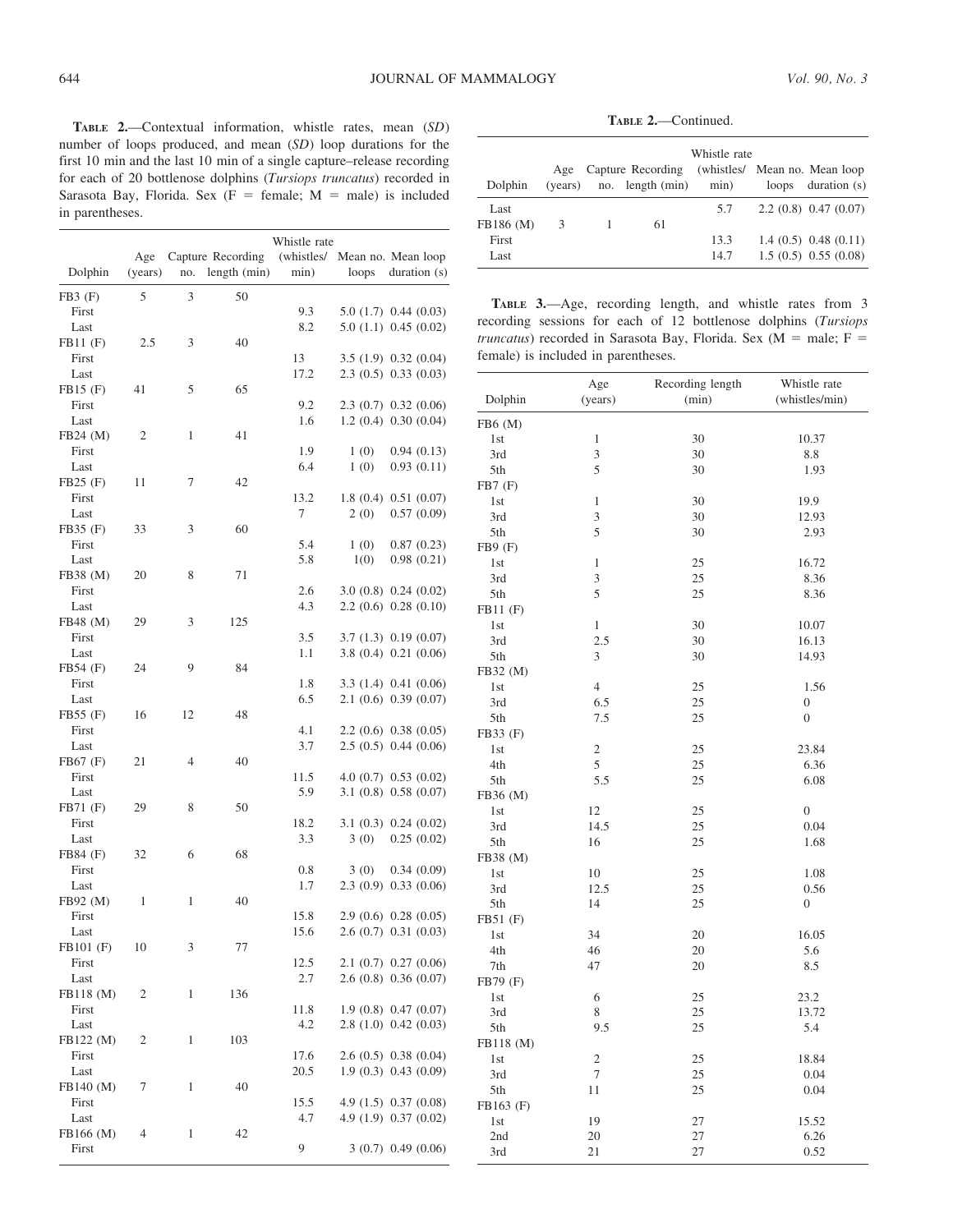TABLE 4.—Contextual information, whistle rates, mean  $(SD)$  maximum frequencies, and mean  $(SD)$  interloop durations for recordings of 8 female bottlenose dolphins (Tursiops truncatus) caught and released in Sarasota Bay, Florida, when they had a dependent calf and when they did not have a dependent calf.

| Dolphin      | Age (years) | Capture no.    | Recording length<br>(min) | Whistle rate<br>(whistles/min) | Mean frequency<br>maximum (Hz) | Mean interloop<br>duration (s) |
|--------------|-------------|----------------|---------------------------|--------------------------------|--------------------------------|--------------------------------|
| <b>FB11</b>  |             |                |                           |                                |                                |                                |
| With calf    | 14          | 13             | 30                        | 6.07                           | 20,737 (1,867)                 | 0.10(0.01)                     |
| Without calf | 3           | 5              | 30                        | 14.93                          | 18,678 (986)                   | 0.18(0.05)                     |
| <b>FB51</b>  |             |                |                           |                                |                                |                                |
| With calf    | 46          | 4              | 20                        | 5.6                            | 15,142 (1,741)                 | 0.11(0.03)                     |
| Without calf | 47          | $\tau$         | 20                        | 8.5                            | 14,997 (2,624)                 | 0.17(0.07)                     |
| <b>FB54</b>  |             |                |                           |                                |                                |                                |
| With calf    | 24          | 9              | 30                        | 1.27                           | 21,479 (2,754)                 | 0.08(0.02)                     |
| Without calf | 17          | 6              | 30                        | 1.83                           | 17,546 (974)                   | 0.12(0.02)                     |
| <b>FB55</b>  |             |                |                           |                                |                                |                                |
| With calf    | 16          | 12             | 30                        | 4.6                            | 13,834 (2,560)                 | 0.16(0.01)                     |
| Without calf | 7.5         | 11             | 30                        | 4.3                            | 14,581 (703)                   | 0.19(0.02)                     |
| <b>FB67</b>  |             |                |                           |                                |                                |                                |
| With calf    | 21          | $\overline{4}$ | 28                        | 7.5                            | 23,021 (2,040)                 |                                |
| Without calf | 20          | 3              | 28                        | 6.96                           | 18,630 (963)                   |                                |
| <b>FB71</b>  |             |                |                           |                                |                                |                                |
| With calf    | 28          | 7              | 30                        | 9.7                            | 22,424 (3,805)                 | 0.18(0.04)                     |
| Without calf | 29          | 8              | 30                        | 7.03                           | 20,358 (2,933)                 | 0.22(0.02)                     |
| <b>FB84</b>  |             |                |                           |                                |                                |                                |
| With calf    | 32          | 6              | 30                        | 0.5                            | 18,791 (1,343)                 | 0.10(0.02)                     |
| Without calf | 43          | $\tau$         | 30                        | 1.13                           | 17,908 (3,795)                 | 0.11(0.03)                     |
| FB163        |             |                |                           |                                |                                |                                |
| With calf    | 20          | $\overline{c}$ | 27                        | 6.26                           | 26,130 (1,908)                 |                                |
| Without calf | 21          | 3              | 27                        | 0.52                           | 20,625 (2,123)                 |                                |

preceded by a trend toward decreased whistle rate from an individual's 1st to 3rd capture–release session ( $W = 37.5$ , d.f.  $= 11, P = 0.07$ ; Table 3). The association between decreasing whistle rate with increasing capture–release experience was significant for juvenile animals only (juvenile:  $G = -0.65 \pm 0.65$ 0.34 SD,  $P < 0.001$ ; adult:  $G = -0.31 \pm 0.51$  SD,  $P = 0.23$ ). There were no significant differences in maximum or minimum frequency, loop number, loop duration, or interloop duration across capture–release sessions.

Do whistle parameters differ when a female is caught and released with a dependent calf versus when the same female does not have a dependent calf?—Females captured and released with a dependent calf produced whistles with significantly higher maximum frequencies ( $W = -16.0$ , d.f.  $= 7, P = 0.01$ ; Table 4) and shorter interloop intervals (W =  $-10.50$ ,  $df = 5$ ,  $P = 0.01$ ; Table 4) than the same females caught and released at times when they did not have dependent calves. There were no significant differences in whistle rate, loop number or duration, or minimum frequency.

Capture–release experience and age were both reliable predictors of whistle rate. Based on the generalized linear model, whistle rate decreased by 17.2% for each additional capture–release experience and by 4.2% with each year of age. However, the decrease in whistle rate with increasing capture– release experience was only significant for juvenile dolphins (juvenile:  $G = -0.65$ ,  $P < 0.001$ ; adult:  $G = -0.31$ ,  $P =$ 0.23). In addition, whistle rate decreased more quickly with age for males than for females (males: Pearson  $r = -0.55$ ; females: Pearson  $r = -0.40$ ). Overall, dolphins 2 years old and younger had significantly higher whistle rates than dolphins 3 years old or older during 1st capture–release recordings (Student's *t*-test,  $P = 0.005$ ) and over all capture– release recordings (Student's *t*-test,  $P < 0.0001$ ). However, when age and whistle rate were compared for 1st-time capture–release recordings only  $(n = 27)$ , 2 older dolphins had whistle rates similar to those of juveniles (Fig. 3).



FIG. 3.—Age versus whistle rate for 1st-time capture–release events of bottlenose dolphins (Tursiops truncatus) recorded in Sarasota Bay, Florida.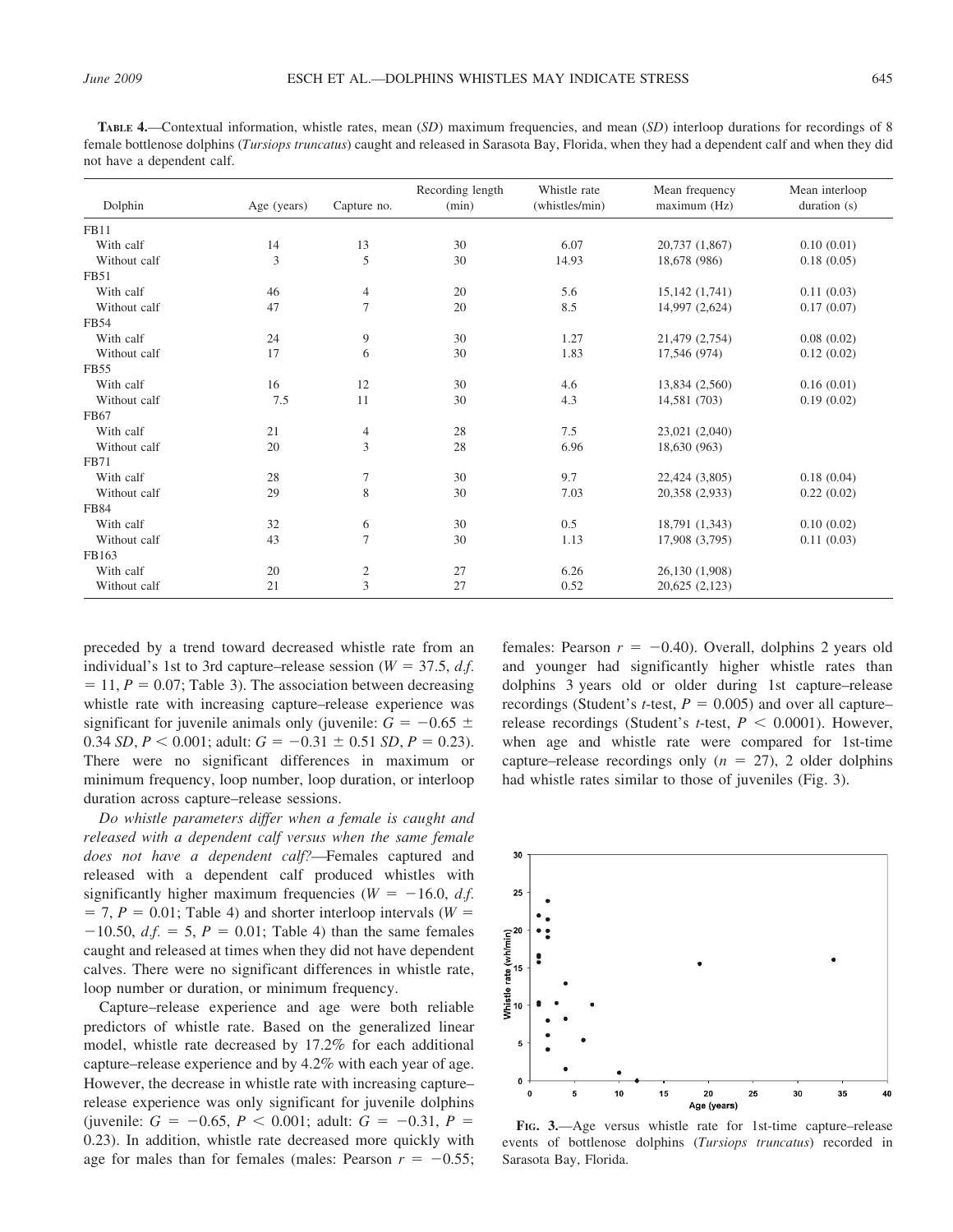#### **DISCUSSION**

Signature whistle rate appears to be the most promising potential vocal indicator of short-term stress in bottlenose dolphins. Signature whistle rate was significantly higher during capture–release than in undisturbed conditions, and higher during the 1st capture–release session than during subsequent sessions. A decrease in whistle rate throughout a single capture–release session (i.e., from the first 10 min to the last 10 min) also bordered on significance ( $P = 0.06$ ). Higher whistle rates during capture–release versus undisturbed conditions was expected to some degree, based on previous work by Cook et al. (2004), who found that signature whistles comprised 50% of the vocal repertoire of free-ranging bottlenose dolphins, as opposed to at least 90% of the vocal repertoire of temporarily restrained bottlenose dolphins (as described by Caldwell et al. [1990]). Watwood et al. (2005:1384) also measured higher production of signature whistles by dolphins in Sarasota Bay when temporarily restrained versus free-swimming, noting that the freely swimming individuals they observed ''were most likely not experiencing the same level of disturbance and separation as the temporarily restrained animals.'' The differences in signature whistle rates in our study ranged from 1 to 2 orders of magnitude, with mean whistle rates of 0.3 and 14.3 whistles/min during undisturbed and capture–release conditions, respectively. This difference could be even greater if any of the signature whistles identified in undisturbed recordings were imitations produced by a dolphin other than the individual with whom the signature whistle was associated (Janik 2000; Tyack 1986). Although it is assumed that dolphins in Sarasota Bay are relatively habituated to boat traffic, changes in interbreath interval, heading, swim speed, and whistle rate increases have been documented for dolphins approached by multiple boats (Buckstaff 2004; Nowacek et al. 2001). If boat traffic was a disturbance that induced increased whistle rates in the current study, then the actual difference in whistle rate between dolphins in truly undisturbed conditions and capture– release conditions would be even greater than that reported here. Although it is likely that the use of 1st-time capture– release recordings in these comparisons positively biased whistle rates calculated for capture–release conditions, agecorrected whistle rates predicted using regression analysis also were significantly higher during 1st-time capture–release than undisturbed conditions. In addition, whistle rates calculated for later sessions for several of these same individuals (FB6, FB7, and FB9; see Table 3) were all higher during capture–release conditions versus undisturbed conditions.

Loop number also was greater during capture–release versus undisturbed conditions, and in the first 10 min versus the last 10 min of the 1st capture–release session. These findings suggest that multilooped signature whistles may contain information about the signaler's motivational state, as is the case with social signals of other species (Watts and Stookey 2001; Weary and Fraser 1995).

If the stress of capture–release contributed to the production of more whistles or loops, then habituation to the capture– release context may have caused the decrease in whistle rate and loop number over the course of a single session. However, other (not mutually exclusive) factors could have caused the observed changes in whistle or loop production in the capture– release context. For example, increases could reflect an increased motivation to communicate rather than an increased stress level, and decreases over the course of a capture–release session could result from fatigue, rather than habituation. Alternatively, changes in whistle rate, loop number, or loop duration may in some way enhance communication with conspecifics; variations in these parameters might allow dolphins to communicate additional information while also conveying identity. Another factor that could have influenced the observed differences in whistle rate and loop number is the age of the animals. In the comparison between capture–release and undisturbed conditions, the 2 oldest animals were only 4 years old at the time of their capture–release recording, 1 animal was 3 years old, and 7 animals were  $\leq$  years old. In contrast, ages of the animals in the undisturbed recordings ranged from 3 to 13 years. However, despite the range in ages among dolphins recorded during undisturbed conditions, whistle rates were all very low (Table 1) and similar to whistle rates reported for free-ranging bottlenose dolphins by other studies (Buckstaff 2004; Cook et al. 2004; Jones and Sayigh 2002; Watwood et al. 2005). In addition, age-corrected whistle rates for 1st-time capture–release recordings were still significantly higher than whistle rates under undisturbed conditions. Finally, no relationship was detected between age and whistle rate for dolphins recorded under undisturbed conditions in this study.

When all 1st-time capture–releases were considered, dolphins that were 2 years old or younger when 1st captured and released whistled at significantly higher rates than dolphins that were 3 years or older at the time of 1st capture–release. A related factor possibly affecting differences in whistle rate between contexts was that 7 of the 10 animals were still dependent calves when captured and released, but only 1 (FB122) was still dependent on his mother during undisturbed observations. Because whistles are commonly used to maintain contact between mothers and calves (Sayigh et al. 1990), whistle rates may be higher in dependent than in independent calves.

The effect of experience on behavior during capture–release is quite evident among the Sarasota Bay dolphins. Inexperienced animals appear much more likely to attempt to escape from the net enclosure than those experienced with the capture–release process, and more often become briefly entangled as a result. Experienced dolphins tend to remain in the middle of the net corral and often are more easily restrained, without entanglement. It thus appears likely that dolphins recall previous capture–release experiences, and that this may influence their behavior in subsequent capture– releases. However, because very young dolphins  $\ll 2$  years old) whistled at higher rates than older dolphins across all capture–release recordings, the decrease in whistle rate between capture–releases could be a result of maturation in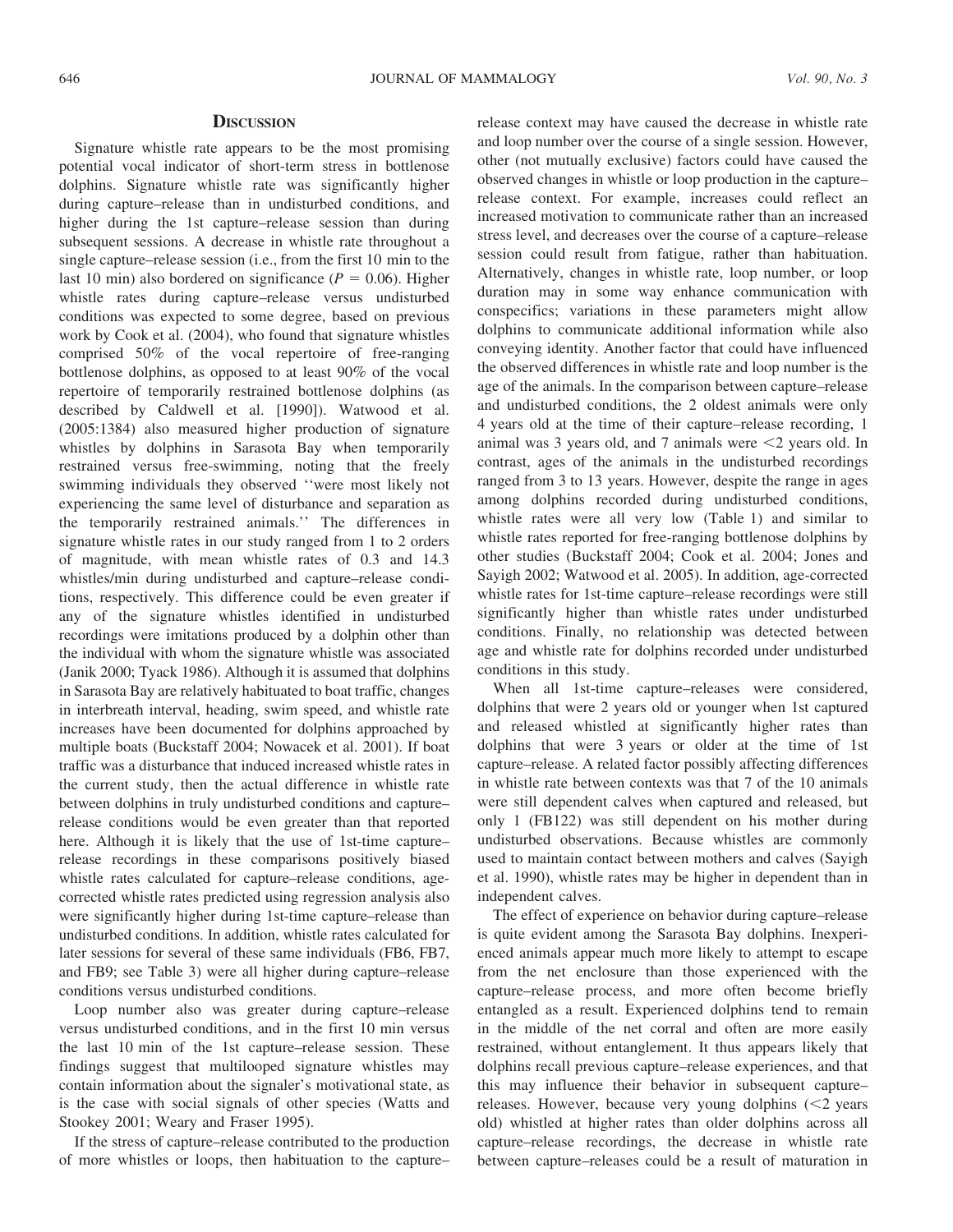addition to capture–release experience. Because age and capture–release experience are significantly related to each other, it is difficult to tease apart the relative influence of these factors, and it is likely that both play a role. As discussed above, a related factor that could affect whistle rates of young dolphins is dependence on the mother. Of the 6 animals in the longitudinal study that were 2 years old or younger at the time of 1st capture–release, 5 were dependent calves. In many species, including bottlenose dolphins, young animals respond to isolation from their mother by vocalizing (e.g., piglets [Fraser 1995; Weary and Fraser 1995], guinea pigs [Monticelli et al. 2004], several rodent species [Okon 1971], cattle [Marchant-Forde et al. 2002], and bottlenose dolphins [Sayigh et al. 1990]). Therefore, the observed decrease in whistle rate with age may be related to a shift from dependence to independence in young dolphins. However, whistle rates were high for 2 older dolphins when only 1st-time capture–release recordings were considered (Fig. 3). Although the sample size of 1st-time capture–release recordings for older dolphins is small, this provides some evidence that whistle rates under 1st-time capture–release conditions can be as high in adult dolphins as in calves.

A final factor potentially influencing changes in whistle rate between capture–releases is sex. Of the 5 adult animals (females  $> 6$  years old and males  $> 10$  years old) included in the longitudinal data set, the mean whistle rate during the 1st capture–release of the 3 females was more than 30 times higher than the mean 1st capture–release whistle rate for both males. Females appear to maintain higher signature whistle rates than males across age classes and capture–release events, which may be related to their social structure. In Sarasota Bay, as bottlenose dolphin calves are weaned and reach independence, they leave their natal group and associate with other juveniles. Once sexual maturity is reached, females often interact with other females, including those from their natal group, whereas males usually travel alone, in pairs, or in very small groups (Scott et al. 1990). Therefore, females generally engage in more social interactions than males. Because signature whistles function as contact calls and in maintaining group cohesion (Caldwell and Caldwell 1965; Caldwell et al. 1990; Janik and Slater 1998; Sayigh et al. 2007), one would expect higher signature whistle production by females than by males. However, a larger sample size is needed to determine whether decreases in whistle rate across multiple capture– releases occur differentially in males and females and among age classes. Such sex and age differences are important to understand before whistle rates can potentially be used as indicators of stress.

Females caught and released with a dependent calf produced whistles with significantly higher maximum frequencies and significantly shorter interloop intervals than the same females caught and released at times when they had no dependent calves. Higher-frequency vocalizations are often produced in stressful situations. Pigs produce higher-frequency vocalizations in response to separation, handling, and pain (Weary et al. 1997). When isolated, guinea pig pups (Monticelli et al. 2004) and squirrel monkey infants (Wiener et al. 1990) also produced calls with higher mean frequencies. Thus, the higher maximum frequencies observed in female bottlenose dolphins separated from their dependent calves could be related to the stressful nature of this situation. It is unlikely that the frequency difference is a product of maturation, because the mean age of females caught with a dependent calf (28 years) was similar to that when they were caught without a dependent calf (24 years). Of the 16 recordings analyzed, 15 were made when the female was mature (i.e.,  $>6$  years old). It also is unlikely that differences in maximum frequency are due to different amounts of previous capture–release experience, because females in both groups had similar amounts of experience (mean capture– release number with a dependent calf  $= 7.1$ ; without a dependent calf  $= 6.3$ ). A possible factor contributing to the observed difference in maximum frequency could be that higher-frequency sounds are easier to localize (Heffner and Heffner 1992), and thus may aid in the reunion of females and their calves when they are separated in the wild. Higherfrequency sounds attenuate more quickly in a marine environment, but may serve to broadcast location more effectively over short distances. Calves are likely to be close associates of adult females, minimizing the need to broadcast signals over long distances. Further research is needed into the abilities of dolphins to localize sounds of varying frequencies in a variety of environmental conditions in order to test this idea.

The shorter interloop intervals observed in the whistles of females caught and released with dependent calves resulted in faster repetitions of loops, but did not coincide with higher loop number. These faster repetitions may combine with higher maximum frequency to convey an alternative type of information than that conveyed by whistle rate or loop number. Female dolphins showed no significant difference in whistle rate or number of loops when with or without a dependent calf. Most of the females had extensive previous experience with capture–release, possibly resulting in reduced whistle rates independent of calf presence or absence. Of the 16 recording sessions analyzed, 11 were at least the 5th capture–release for that individual. For those dolphins that had been captured and released fewer than 5 times ( $n = 3$ ), the 2 recordings used were not separated by more than 1 year to control for other factors that might influence whistle rate between recordings, such as maturation and habituation. However, 14 of the 16 recordings were obtained when the subject was at least 14 years old, beyond the age at which female bottlenose dolphins are fully mature (Wells and Scott 1999). Thus, both age and capture–release experience may have influenced the lower whistle rates and loop numbers in these mature females.

Further experiments are necessary in order to tease apart alternative explanations for the observed changes in whistle rate and loop number. Both the fact that loop number did not change as a function of capture experience, and that not all dolphins produce multiloop whistles, indicate that loop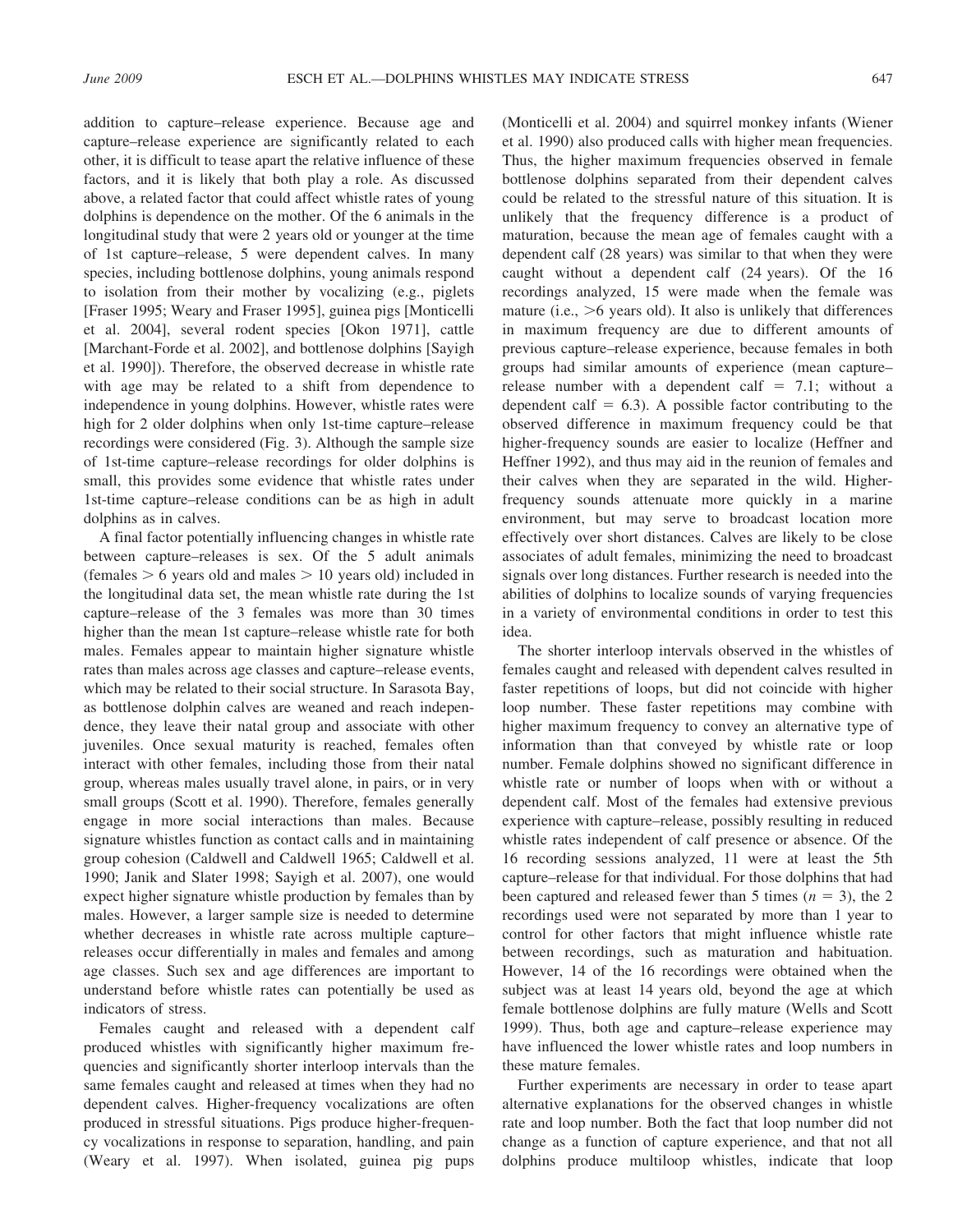number may not be as useful an indicator of stress as whistle rate. However, loop number is worthy of further investigation, given that it was greater during capture–release versus undisturbed conditions, and in the first 10 min versus the last 10 min of a capture–release session. Although loop duration was significantly shorter during the first 10 min versus the last 10 min of a capture–release session, this parameter did not differ in the other conditions, thus limiting its overall usefulness as an indicator of stress. The same is true of changes in frequency and interloop duration of whistles, which occurred only in females caught and released with and without a dependent calf.

The results of this study indicate that although significant changes in whistle parameters relative to a dolphin's involvement in capture–release operations can be detected, there is no indication of any long-term adverse impact. If indeed changes are due to stress, our findings suggest that habituation occurs within a capture–release session, and from 1 session to the next. Examination of data on multigenerational residency and social structure stability (Wells 2003) also suggests that the Sarasota dolphin community is not experiencing any adverse long-term impacts from the capture– release program.

Future work should include comparisons of signature whistle rate and loop number in free-ranging dolphins in the presence and absence of potential sources of disturbance, such as jet-skis, predators, or swimmers participating in swim-withdolphins programs. Buckstaff (2004) evaluated the influence of watercraft noise on the acoustic behavior of the resident bottlenose dolphins in Sarasota Bay, and determined that whistle rate (signature and nonsignature whistles per dolphin per minute) increased at the onset of a vessel approach and decreased once the vessel passed (onset of vessel approach  $=$ 1.4 whistles/dolphin/min, no vessels present  $= 0.7$  whistles/ dolphin/min). Watwood et al. (2005) evaluated signature and variant, or nonsignature, whistle production in male bottlenose dolphins in Sarasota Bay. Whistle dictionaries identifying whistle types produced by known individuals were constructed, and the rate of production of each whistle type was compared between capture–release and free-swimming conditions. Watwood et al. (2005) reported significantly lower signature whistle rates for individuals that were freely swimming versus temporarily restrained. The maximum reported whistle rate for free-swimming dolphins was 0.4 whistles/dolphin/min, comparable to the low whistle rate values reported in the current study. In a comparison of whistle production by dolphins in Sarasota Bay among multiple behavioral categories (e.g., feeding, milling, milling and traveling, resting, and socializing), Cook et al. (2004) determined an average whistle rate of 1.89 whistles/5 min, or 0.38 whistles/min (which is exactly in line with the findings of Watwood et al. [2005]). Finally, Jones and Sayigh (2002) compared bottlenose dolphin whistle production among 4 regions (Sarasota Bay and 3 regions in southeastern North Carolina) and across activities (e.g., feed, mill, mill and travel, social, travel, with boat, and with shrimp boat), and reported a

maximum whistle rate of approximately 1.2 whistles/dolphin/ min. Although these studies included both signature and nonsignature whistles, all documented much lower whistle rates than occurred in capture–release recordings (Watwood et al. 2005; this study). Therefore, disturbance may induce an overall increase in whistle rate, as observed by Buckstaff (2004), as well as an increase in the proportion of whistles that are signature whistles. Signature whistle rates determined for captive bottlenose dolphins could serve as a baseline for comparison so that loop number and whistle rate could be monitored for dolphins in captive facilities that are undergoing construction or habitat alterations, or both before and after a hurricane or some other predicted weather event. The introduction of a new dolphin into a captive facility might create stress for both the new and established dolphin(s); whistle rate and loop number could therefore potentially provide information about the process of acclimation for newly acquired dolphins.

If the patterns in whistle parameters detected in this study persist once effects such as age and previous capture–release experience have been better quantified, these measures could be utilized in conjunction with physiological indicators to ground-truth their reliability as indicators of various types of stressors in bottlenose dolphins. Age-corrected signature whistle production was 1–2 orders of magnitude higher in dolphins during capture–release versus undisturbed conditions, evidence of a vocal response to short-term stress. The lack of relationship between age and whistle rate for freely swimming dolphins in this study suggests that decreases in whistle rate with increasing capture–release experience may reflect a behaviorally moderated response to the potential stress of capture–release, and that decreasing whistle rate is not simply the result of maturation. Although more work is needed, this study indicates that acoustic monitoring holds promise as a noninvasive means of assessing the impact of potentially stressful situations on bottlenose dolphins.

## **ACKNOWLEDGMENTS**

We thank Dolphin Quest, the National Marine Fisheries Service, Mote Marine Laboratory, and the Chicago Zoological Society for support of capture–release operations. We greatly appreciate the assistance of a large cadre of staff, students, and volunteers whose dedicated efforts ensured the success and safety of the capture– release operations. B. Irvine and M. Scott were responsible for initiating recordings of the resident dolphins of Sarasota Bay in the 1970s. Thanks to P. Tyack for collecting many of the recordings, L. Williams for management of the recording database, M. Hill-Cook for providing databases related to signature whistle production in undisturbed conditions, and C. White for digitization of capture– release recordings. This work was funded by a Protect Wild Dolphins grant from the Harbor Branch Oceanographic Institution, issued to LSS and RSW. The research was conducted under National Marine Fisheries Service Scientific Research Permits 417, 655, 945, and 522- 1569 issued to RSW, and approvals by the Institutional Animal Care and Use Committees of both Mote Marine Laboratory and the University of North Carolina Wilmington (reference numbers 2001- 012, 2003-002, and 2006-004).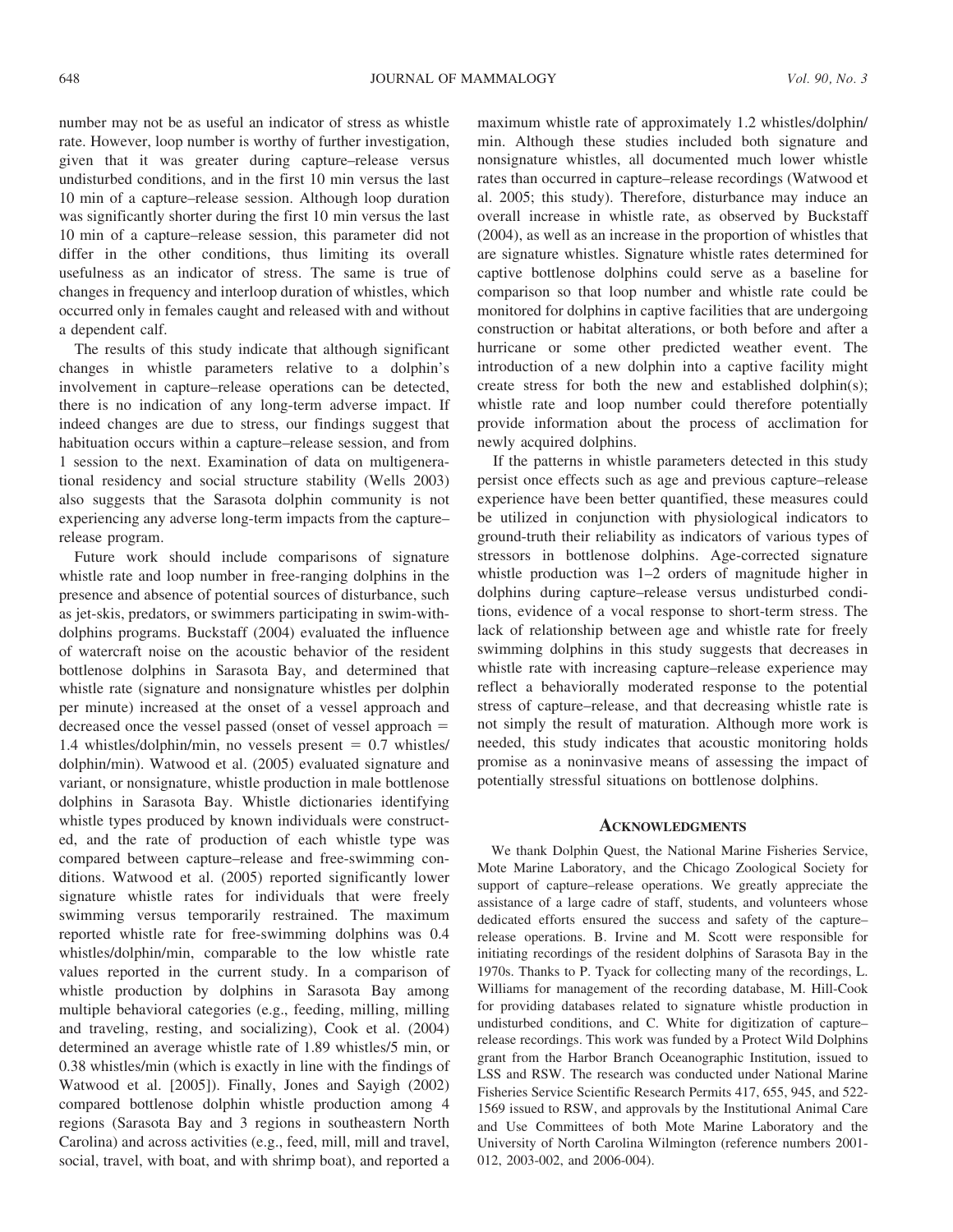# LITERATURE CITED

- AKIYAMA, J., AND M. OHTA. 2007. Increased number of whistles of bottlenose dolphins, Tursiops truncatus, arising from interaction with people. Journal of Veterinary Medical Science 69:165–170.
- BERCOVITCH, F. B., M. D. HAUSER, AND J. H. JONES. 1995. The endocrine stress response and alarm vocalizations in rhesus macaques. Animal Behaviour 49:1703–1706.
- BROOM, D. M. 1988. The scientific assessment of animal welfare. Applied Animal Behavioral Science 20:5–19.
- BUCKSTAFF, K. C. 2004. Effects of watercraft noise on the acoustic behavior of bottlenose dolphins, Tursiops truncatus, in Sarasota Bay, Florida. Marine Mammal Science 20:709–725.
- CALDWELL, M. C., AND D. K. CALDWELL. 1965. Individual whistle contours in bottlenosed dolphins (Tursiops truncatus). Nature 207:434–435.
- CALDWELL, M. C., D. K. CALDWELL, AND P. L. TYACK. 1990. Review of the signature-whistle hypothesis for the Atlantic bottlenose dolphin. Pp. 199–234 in The bottlenose dolphin (S. Leatherwood and R. R. Reeves, eds.). Academic Press, New York.
- CASTELLOTE, M., AND F. FOSSA. 2006. Measuring acoustic activity as a method to evaluate welfare in captive beluga whales (Delphinapterus leucas). Aquatic Mammals 3:325–333.
- CLARKE, A. S. 1991. ACTH and glucocorticoid responses under two conditions of stress in macaques. American Journal of Primatology 25:115–124.
- COOK, M. L. H., L. S. SAYIGH, J. E. BLUM, AND R. S. WELLS. 2004. Signature-whistle production in undisturbed free-ranging bottlenose dolphins (Tursiops truncatus). Proceedings of the Royal Society of London, B. Biological Sciences 271:1043–1049.
- CURRY, B. E. 1999. Stress in mammals: the potential influence of fishery-induced stress on dolphins in the eastern tropical Pacific Ocean. National Oceanic and Atmospheric Administration Technical Memorandum NMFS, NOAA-TM-NMFS-SWFSC-260. http://swfsc.noaa.gov/publications/TM/SWFSC/NOAA-TM-NMFS-SWFSC-260.pdf. Accessed 1 September 2004.
- DESPORTES, G., ET AL. 2007. Decrease stress; train your animals: the effect of handling methods on cortisol levels in harbor porpoises (Phocoena phocoena) under human care. Aquatic Mammals 33:286–292.
- FRASER, D. 1995. Vocalizations of isolated piglets. I. Sources of variation and relationships among measures. Applied Animal Ethology 1:387–394.
- FROHOFF, T. G. 2004. Stress in dolphins. Pp. 1158–1164 in Encyclopedia of animal behavior (M. Bekoff, ed.). Greenwood Press, Westport, Connecticut.
- GANNON, W. L., R. S. SIKES, AND THE ANIMAL CARE AND USE COMMITTEE OF THE AMERICAN SOCIETY OF MAMMALOGISTS. 2007. Guidelines of the American Society of Mammalogists for the use of wild mammals in research. Journal of Mammalogy 88:809–823.
- GRANDIN, T. 1997. Assessment of stress during handling and transport. Journal of Animal Science 75:249–257.
- GRANDIN, T. 1998. The feasibility of using vocalization scoring as an indicator of poor welfare during cattle slaughter. Applied Animal Behavioral Science 56:121–128.
- HEFFNER, R. S., AND H. E. HEFFNER. 1992. Hearing in large mammals: sound-localization acuity in cattle (Bos taurus) and goats (Capra hircus). Journal of Comparative Psychology 106:107-113.
- HOHN, A. A. 1990. Reading between the lines: analysis of age estimation in dolphins. Pp. 575–586 in The bottlenose dolphin (S. Leatherwood and R. R. Reeves, eds.). Academic Press, New York.
- HOHN, A. A., M. D. SCOTT, R. S. WELLS, J. C. SWEENEY, AND A. B. IRVINE. 1989. Growth layers in teeth from known-age, free-ranging bottlenose dolphins. Marine Mammal Science 5:315–342.
- JANIK, V. M. 2000. Whistle matching in wild bottlenose dolphins (Tursiops truncatus). Science 289:1355–1357.
- JANIK, V. M., AND P. J. B. SLATER. 1998. Context-specific use suggests that bottlenose dolphin signature whistles are cohesion calls. Animal Behaviour 56:829–838.
- JANIK, V. M., D. TODT, AND G. DENHARDT. 1994. Signature whistle variations in a bottlenosed dolphin, Tursiops truncatus. Behavioral Ecology and Sociobiology 35:243–248.
- JONES, G. J., AND L. S. SAYIGH. 2002. Geographic variation in rates of vocal production of free-ranging bottlenose dolphins. Marine Mammal Science 18:374–393.
- LILLY, J. C. 1963. Distress call of the bottlenose dolphin: stimuli and evoked behavioral responses. Science 139:116–118.
- MARCHANT-FORDE, J. N., R. M. MARCHANT-FORDE, AND D. M. WEARY. 2002. Responses to dairy cows and calves to each other's vocalizations after early separation. Applied Animal Behavioral Science 78:19–28.
- MCGRATH, J. E. 1970. Social and psychological factors in stress. Holt, Rinehart and Winston, New York.
- MONTICELLI, P. F., R. S. TOKUMARU, AND C. ADES. 2004. Isolation induced changes in guinea pig (Cavia porcellus) pup distress whistles. Anais da Academia Brasileira de Ciencias 76:368–372.
- NELSON, R. J. 2000. An introduction to behavioral endocrinology. 2nd ed. Sinauer Associates, Inc., Publishers, Sunderland, Massachusetts.
- NEWMAN, J. D., AND P. GOEDEKING. 1992. Noncategorical vocal communication in primates: the example of common marmoset phee calls. Pp. 87–101 in Nonverbal vocal communication (H. Papousek, U. Jurgens, and M. Papousek, eds.). Cambridge University Press, Cambridge, United Kingdom.
- NOWACEK, S. M., R. S. WELLS, AND A. R. SOLOW. 2001. Short-term effects of boat traffic on bottlenose dolphins, Tursiops truncatus, in Sarasota Bay, Florida. Marine Mammal Science 17:673–688.
- OKON, E. E. 1971. The temperature relations of vocalization in infant golden hamsters and Wistar rats. Journal of Zoology (London) 164:227–237.
- ORTIZ, R. M., AND G. A. J. WORTHY. 2000. Effects of capture–release on plasma adrenal steroids and vasopressin levels in freeranging bottlenose dolphins (Tursiops truncatus). Comparative Biochemistry and Physiology, A. Comparative Physiology 125: 317–324.
- PABST, D. A., W. A. MCLELLAN, E. M. MEAGHER, AND A. J. WESTGATE. 2002. Measuring temperatures and heat flux from dolphins in the eastern tropical Pacific: is thermal stress associated with chase and capture–release in the ETP-tuna purse seine fishery? National Marine Fisheries Service, Southwest Fisheries Science Center, Administrative Report LJ-02-34C. http://swfsc.noaa.gov/uploadedFiles/ Divisions/PRD/Programs/ETP\_Cetacean\_Assessment/LJ\_02\_34C.pdf. Accessed 20 September 2004.
- RAHURKAR, M. A., J. H. L. HANSEN, J. MEYERHOFF, G. SAVIOLAKIS, AND M. KOENIG. 2002. Frequency band analysis for stress detection using a Teagher energy operator based feature. Pp. 2021–2024 in ICSLP-2002: International Conference on Spoken Language Processing (J. H. L. Hansen and B. Pellom, eds.). Vol. 3. ISCA Archive, Denver, Colorado.
- SAPOLSKY, R. M. 1987. Stress, social status, and reproductive physiology in free-living baboons. Pp. 291–322 in Psychobiology of reproductive behavior (D. Crews, ed.). Prentice Hall, Inc., Englewood Cliffs, New Jersey.